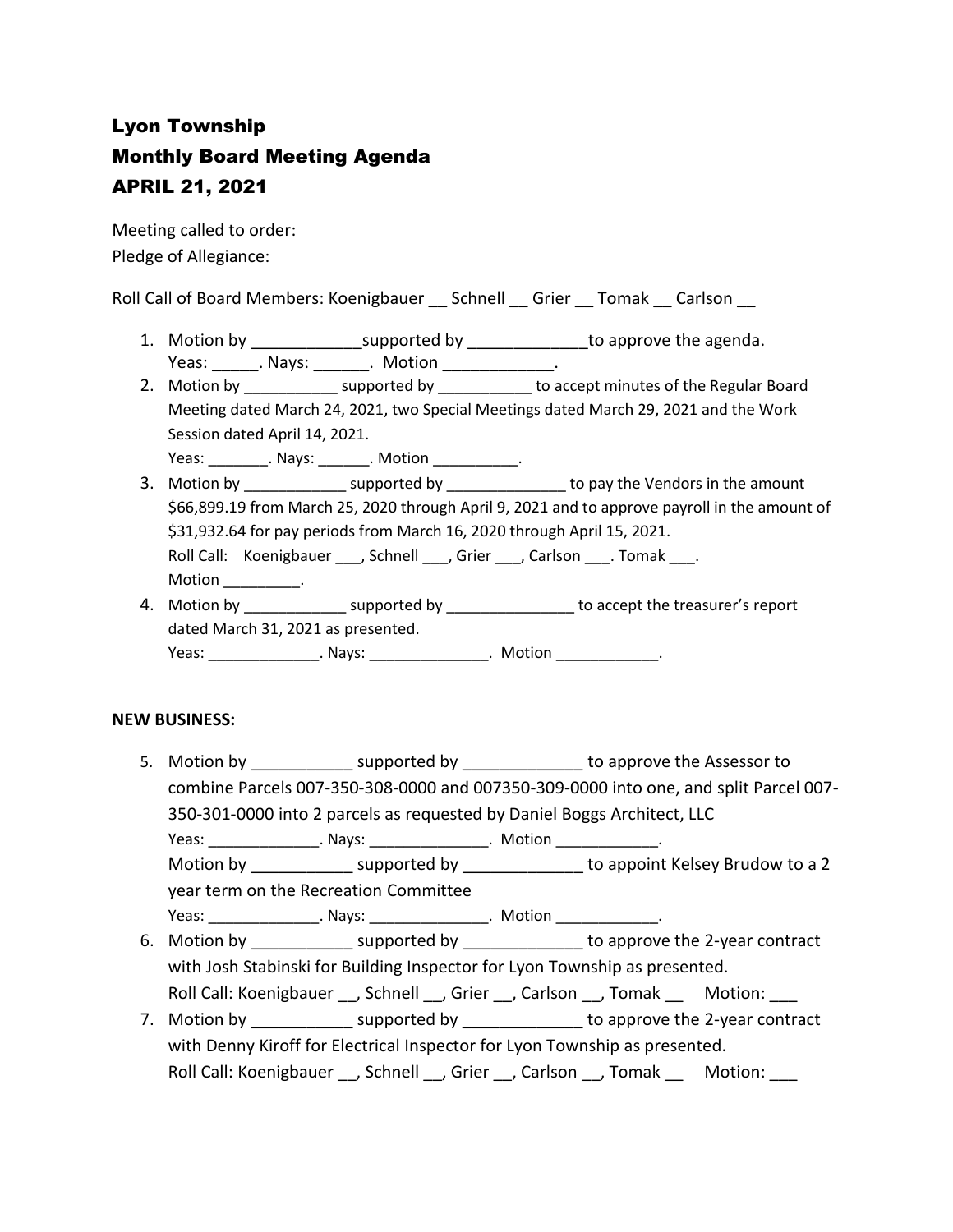- 8. Motion by example in the supported by the approve the 2-year contract with Paul Kile for Mechanical Inspector for Lyon Township as presented. Roll Call: Koenigbauer \_\_, Schnell \_\_, Grier \_\_, Carlson \_\_, Tomak \_\_ Motion: \_\_\_
- 9. Motion by \_\_\_\_\_\_\_\_\_\_\_\_\_ supported by \_\_\_\_\_\_\_\_\_\_\_\_\_\_\_ to approve the 2-year contract with Paul Kile for Plumbing Inspector for Lyon Township as presented. Roll Call: Koenigbauer \_\_, Schnell \_\_, Grier \_\_, Carlson \_\_, Tomak \_\_ Motion: \_\_\_
- 10. Motion by \_\_\_\_\_\_\_\_\_\_\_\_\_, supported by \_\_\_\_\_\_\_\_\_\_\_ to approve Resolution 2021-005 Establishing Gerrish Lyon Utility Authority and Adopting Articles of Incorporation as presented.

Roll Call: Koenigbauer , Schnell , Grier , Carlson , Tomak Motion:

11. Motion by \_\_\_\_\_\_\_\_\_\_\_\_\_, supported by detection to change the schedule of residential leaf pick to the following schedule: Spring Pick-Up First Tuesday in May through the second Tuesday in June; Fall Pick-Up First Tuesday in October through the second Tuesday in November or until first sticking snow.

Yeas: \_\_\_\_\_\_\_\_\_\_\_\_\_\_\_\_. Nays: \_\_\_\_\_\_\_\_\_\_\_\_\_\_\_\_. Motion \_\_\_\_\_\_\_\_\_\_\_\_\_\_.

## **CORRESPENDENCE:** Joyce Belloli -presentation on Dark Sky lighting ordinance

## **DEPARTMENT REPORTS:**

#### **W. Cleeves:**

Fire Department:

#### **Dailey:**

Cemetery:

Ordinance:

## **JC Holder:**

Parks:

Maintenance:

#### **Carlson:**

Planning Commission:

Recreation Committee: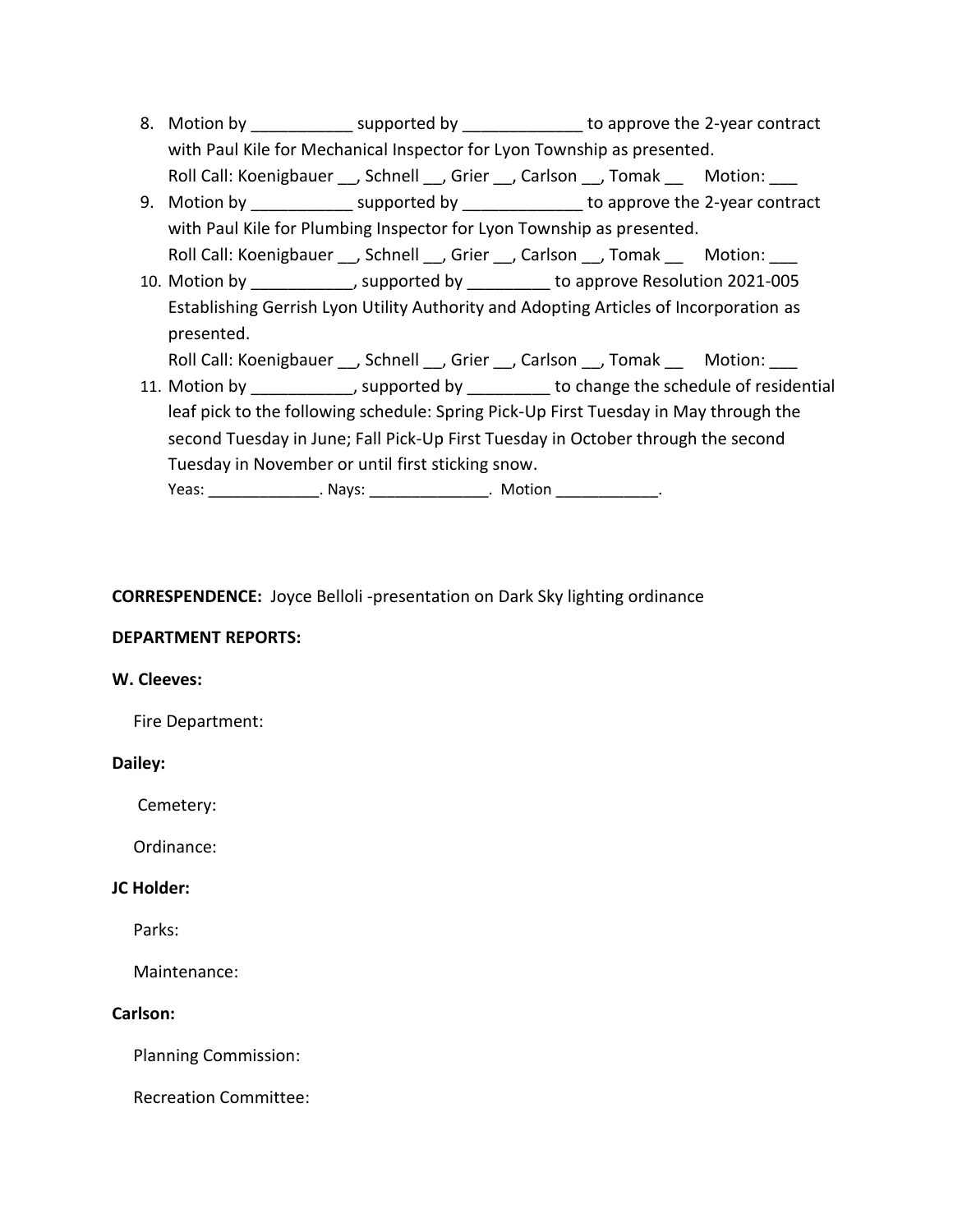# **Tomak :**

Library:

#### **Cook:**

HLUA:

## **Supervisor:**

Trash:

Building**:**

#### **BOARD COMMENTS:**

# **Supervisor Koenigbauer:**

**Clerk Schnell:** 

**Treasurer Grier:**

**Trustee Tomak:**

**Trustee Carlson:**